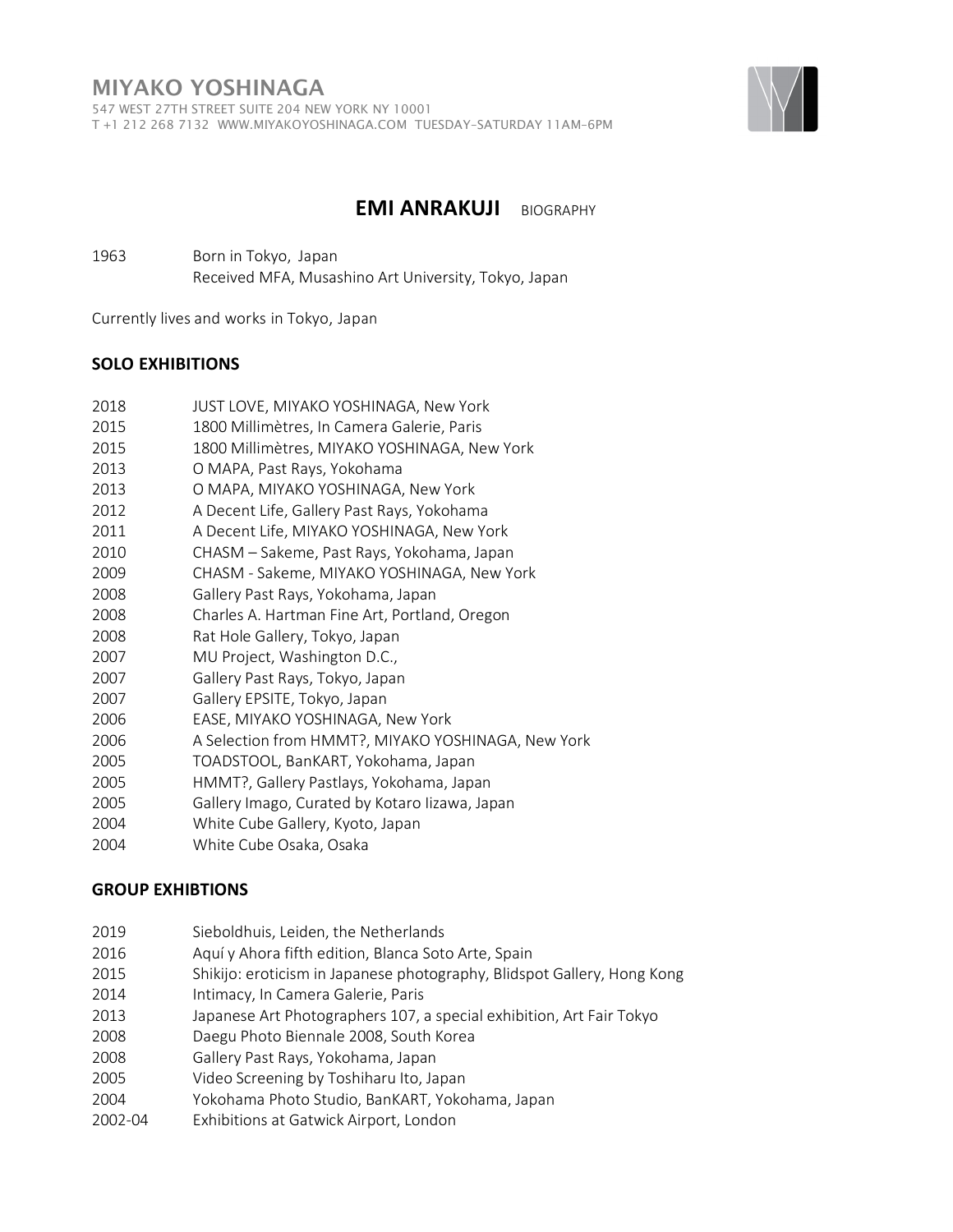## MIYAKO YOSHINAGA

547 WEST 27TH STREET SUITE 204 NEW YORK NY 10001 T +1 212 268 7132 WWW.MIYAKOYOSHINAGA.COM TUESDAY–SATURDAY 11AM–6PM



2002 Inside Space Gallery on Selfrige's, London

2002 Christie's, London

### **AWARD**

The 22nd Higashikawa New Photography Prize, Japan, 2006

A Chairman's Prize, The Japan Alliance of Printing Industry, The 57th All Japan Calendar Competition, Japan, 2003

1st Place, the Fine Art Abstract Category and Fine Art, Photographer of the Year, International Photography Award, USA, 2003

Grand Prize, Albion Art Museum Photography Award, Japan, 2003

Excellence Awards, Visual Category, Little More, Japan, 2003

Humming Bird Awards, Hirama Itaru Photographic Awards, Japan, 2002

Excellence Award, Niigata Tomioka White Musem, Japan, 2002

Grand Prix, Yoshikazu Ueno Photography Award, Japan, 2001

Excellence Award, London Photographic Awards, UK, 2001

### **PUBLICATIONS**

ipy, Nazraeli Press, USA, 2008

e hakagi, One Picture Book #40, Nazraeli Press, USA, 2007 Anrakuji, Nazraeli Press, USA, 2006 HMMT?, Yu-Time Shuppan, Japan, 2005 Witness #2, edited by Daido Moriyama, Nazraeli Press, USA, 2007

### **BIBLIOGRAPHY**

"Emi Anrakuji: A Passage Through Pain and Suffering," Exposure, September 12, 2018 Exhibition Review: Just Love, MUSEE magazine, June 2, 2018 Desai, Natasha "This is an Ode to Yourself," Better Photography, March 2016 L'OEIL DE LA PHOTOGRAPHIE, "Paris: 1800 Millimètres and Ipyby Emi Anrakuji at in camera galerie, October 2015 Donatella Montrone, "Emi Anrakuji – '1800 Millimètre. It's the size of my bed," British Journal of Photography, July 9, 2015 Schmerler, Sarah "Emi Anrakuji : 1800 Millimètre" May 29, 2015 Knoblauch, Loring : Emi Anrakuji 1800 Millimètre @Miyako Yoshinaga, May 27, 2015 The New Yorker "Emi Anrakuji" May 22, 2015 Lederman, Russet "Desire and Portraits of Sexuality as Filtered Through Life and Deth" FOAM Magazine #40 After Araki, Spring 2015 Lee, Jonathan, "Mapping Embodiment," January 21, 2014 (unpublished manuscript) The New Yorker, "Emi Anrakuji,"November 25, 2013 "Japanese Art Photographers 108, IMA, p.9, Winter 2012 Iizawa, Kotaro, "Japan, Women and Photography", C International Photo Magazine, June 2008 "Emi Anrakuji" (interview), XFUNS, p.26 – p.33, April 2007